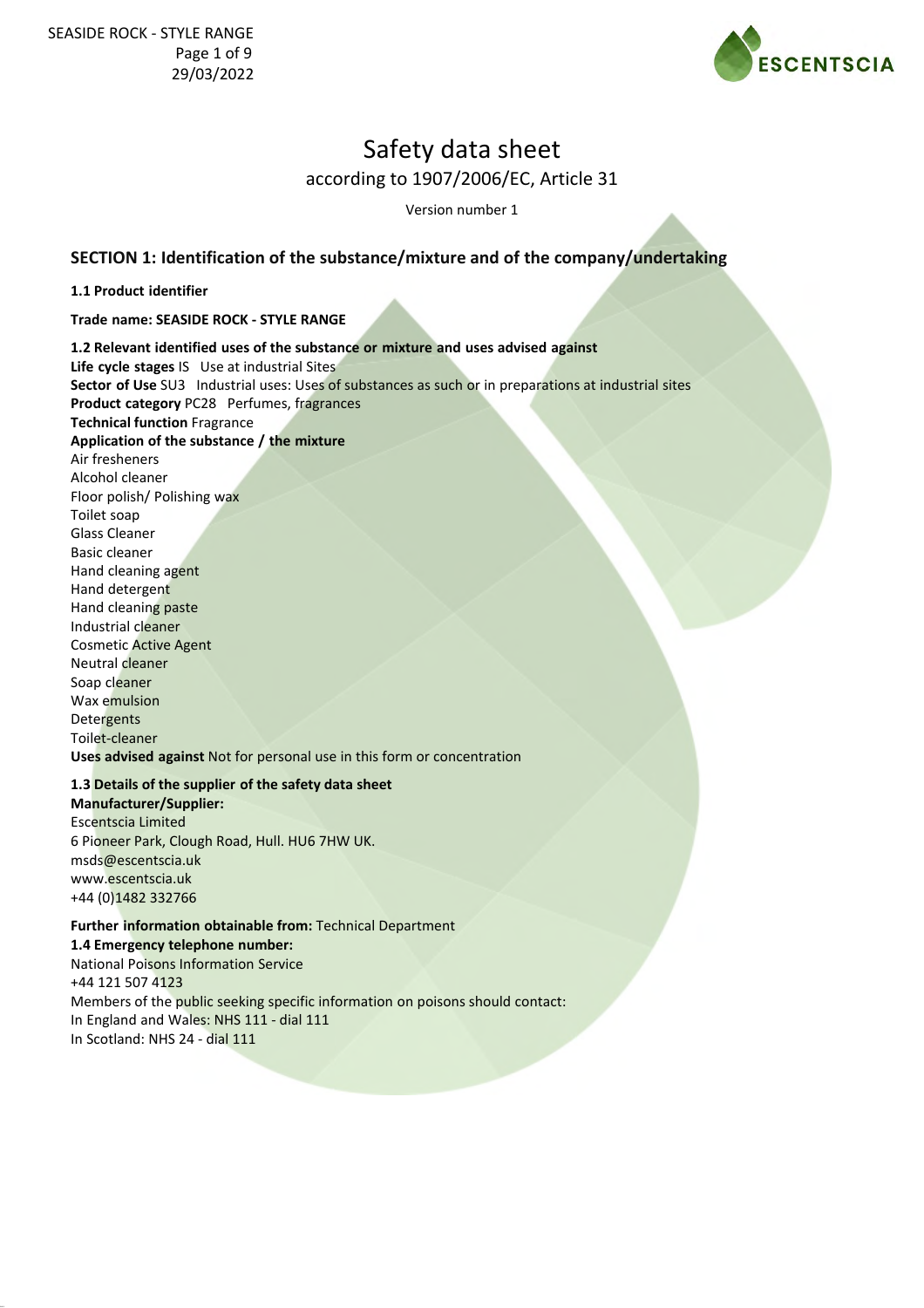

Version number 1

## **SECTION 2: Hazards identification**

**2.1 Classification of the substance or mixture Classification according to Regulation (EC) No 1272/2008**



Skin Sens. 1 H317 May cause an allergic skin reaction.

#### **2.2 Label elements**

**Labelling according to Regulation (EC) No 1272/2008** The product is classified and labelled according to the GB CLP regulation. **Hazard pictograms**



#### **Signal word** Warning

#### **Hazard-determining components of labelling:**

Ethyl 2,3-epoxy-3-phenylbutyrate **Eucalyptol** Para-menthan-3-one Coumarin carvone piperonal (R)-p-Mentha-1,8-diene 2,3-pentanedione alpha-pinene

#### **Hazard statements**

H315 Causes skin irritation. H317 May cause an allergic skin reaction. H412 Harmful to aquatic life with long lasting effects.

#### **Precautionary statements**

- P261 Avoid breathing vapour or dust.
- P264 Wash hands and other contacted skin thoroughly after handling.
- P272 Contaminated work clothing should not be allowed out of the workplace.
- P273 Avoid release to the environment.
- P280 Wear protective gloves/eye protection/face protection.
- P302/352 IF ON SKIN: Wash with plenty of soap and water.
- P333/313 If skin irritation or rash occurs: Get medical advice/attention.
- P362 Take off contaminated clothing and wash before reuse.
- P501 Dispose of contents/container to approved disposal site, in accordance with local regulations.

**2.3 Other hazards**

#### **Results of PBT and vPvB assessment**

**PBT:** Not applicable.

**vPvB:** Not applicable.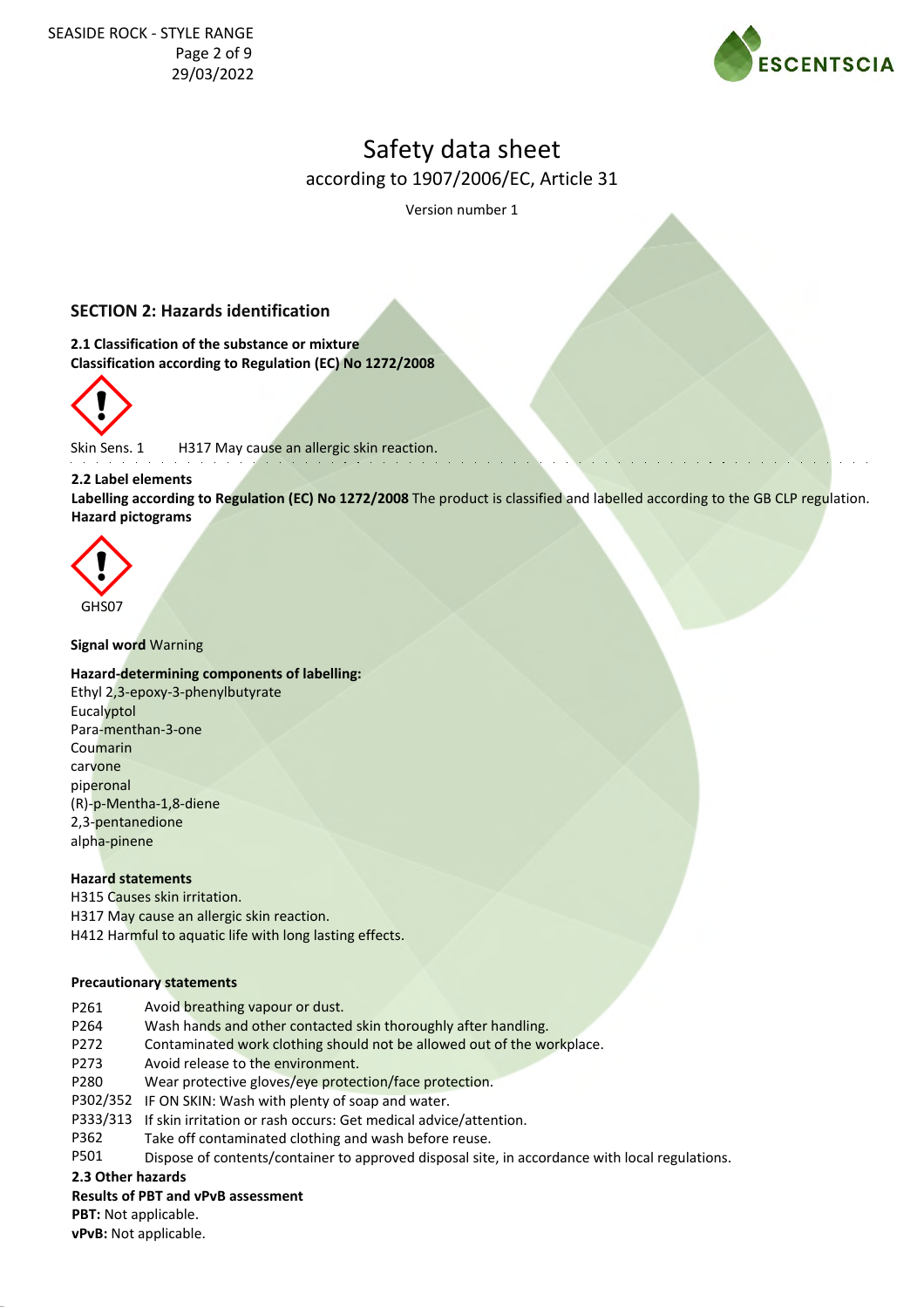

Version number 1

## **SECTION 3: Composition/information on ingredients**

## **3.2 Chemical characterisation: Mixtures**

**Description:** Mixture of substances listed below with nonhazardous additions.

**Dangerous components:**

| CAS: 77-83-8      | Ethyl 2,3-epoxy-3-phenylbutyrate                                                                                                                                                                       | $>5 - 10\%$  |
|-------------------|--------------------------------------------------------------------------------------------------------------------------------------------------------------------------------------------------------|--------------|
|                   | EINECS: 201-061-8 $\leftrightarrow$ Aquatic Chronic 2, H411; $\leftrightarrow$ Skin Sens. 1, H317                                                                                                      |              |
| CAS: 14765-30-1   | 2-(1-methylpropyl) cyclohexanonone                                                                                                                                                                     | $>5 - 10\%$  |
|                   | EINECS: 238-830-2 <>> <>> Skin Irrit. 2, H315                                                                                                                                                          |              |
| CAS: 104-67-6     | Gamma undecalactone                                                                                                                                                                                    | $>1 - 5%$    |
|                   | EINECS: 203-225-4 Aquatic Chronic 3, H412                                                                                                                                                              |              |
| CAS: 470-82-6     | Eucalyptol                                                                                                                                                                                             | $>1 - 5%$    |
| EINECS: 207-431-5 | <b>Example 13 Frame</b> . Liq. 3, H226; <b>(1)</b> Skin Sens. 1, H317                                                                                                                                  |              |
| CAS: 5413-60-5    | Tricyclodecenyl acetate (verdyl acetate)                                                                                                                                                               | $>1 - 5%$    |
|                   | EINECS: 226-501-6 Aquatic Chronic 3, H412                                                                                                                                                              |              |
| CAS: 123-11-5     | 4-methoxybenzaldehyde                                                                                                                                                                                  | $>1 - 5%$    |
|                   | EINECS: 204-602-6 Aquatic Chronic 3, H412                                                                                                                                                              |              |
| CAS: 89-80-5      | Para-menthan-3-one                                                                                                                                                                                     | $>1 - 5%$    |
|                   | EINECS: 214-049-2 <<>>> Skin Irrit. 2, H315; Skin Sens. 1, H317                                                                                                                                        |              |
| CAS: 2216-51-5    | I-menthol                                                                                                                                                                                              |              |
|                   | EINECS: 218-690-9 (1) Skin Irrit. 2, H315; Eye Irrit. 2, H319                                                                                                                                          | $>1 - 5%$    |
| CAS: 91-64-5      | Coumarin                                                                                                                                                                                               |              |
|                   | EINECS: 202-086-7 (!) Acute Tox. 4, H302; Skin Sens. 1, H317                                                                                                                                           | $>1 - 5%$    |
| CAS: 6485-40-1    | carvone                                                                                                                                                                                                |              |
|                   | EINECS: 229-352-5 Skin Sens. 1, H317                                                                                                                                                                   | $>0.1 - 1\%$ |
| CAS: 120-57-0     | piperonal                                                                                                                                                                                              |              |
|                   | EINECS: 204-409-7 <>>>< Skin Sens. 1, H317                                                                                                                                                             | $>0.1 - 1\%$ |
| CAS: 5989-27-5    | (R)-p-Mentha-1,8-diene                                                                                                                                                                                 |              |
| EINECS: 227-813-5 | $\langle \hat{\cdot} \rangle$ Flam. Liq. 3, H226; $\langle \hat{\cdot} \rangle$ Asp. Tox. 1, H304; $\langle \hat{\cdot} \rangle$ Aquatic Chronic 1, H410; $\langle \hat{\cdot} \rangle$ Skin Irrit. 2, | $>0.1 - 1\%$ |
|                   | H315; Skin Sens. 1B, H317                                                                                                                                                                              |              |
| CAS: 600-14-6     | 2,3-pentanedione                                                                                                                                                                                       | $>0.1 - 1\%$ |
| EINECS:           | ♦ Flam. Liq. 2, H225; < > Skin Sens. 1, H317 < > Eye Dam. 1, H318; < > STOT RE 2, H373                                                                                                                 |              |
| CAS: 80-56-8      | alpha-pinene                                                                                                                                                                                           |              |
| ELINCS: 201-291-9 | Flam. Liq. 3, H226; 1> Acute Tox. 4, H302; Skin Irrit. 2, H315; Skin Sens. 1, H317;                                                                                                                    | $>0.1 - 1\%$ |
|                   | Asp. Tox. 1, H304; Aquatic Chronic 1, H410                                                                                                                                                             |              |
|                   |                                                                                                                                                                                                        |              |

### **Regulation (EC) No 648/2004 on detergents / Labelling for contents**

perfumes (coumarine, (R)-p-mentha-1,8-diene, linalool, anise alcohol) **Additional information:** For the wording of the listed hazard phrases refer to section 16.

### **SECTION 4: First aid measures**

#### **4.1 Description of first aid measures**

#### **General information:**

Immediately remove any clothing soiled by the product. Take affected persons out into the fresh air.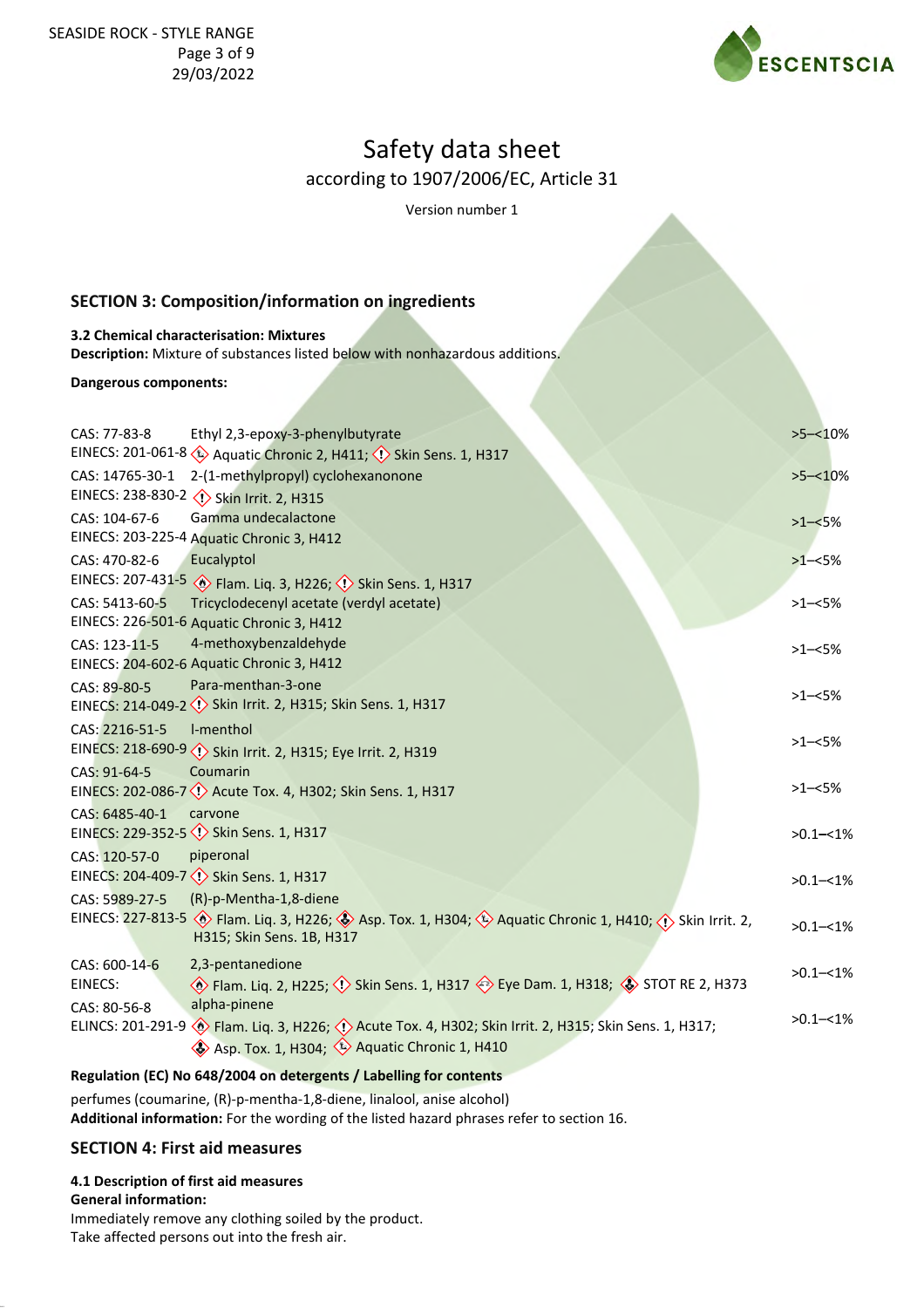

Version number 1

#### **After inhalation:**

Supply fresh air and to be sure call for a doctor.

In case of unconsciousness place patient stably in side position for transportation.

#### **After skin contact:**

Immediately wash with water and soap and rinse thoroughly.

If skin irritation continues, consult a doctor.

**After eye contact:** Rinse opened eye for several minutes under running water.

#### **After swallowing:**

If symptoms persist consult doctor.

A person vomiting while laying on their back should be turned onto their side.

Seek immediate medical advice.

**4.2 Most important symptoms and effects, both acute and delayed** No further relevant information available. **4.3 Indication of any immediate medical attention and special treatment needed** No further relevant information available.

## **SECTION 5: Firefighting measures**

## **5.1 Extinguishing media**

#### **Suitable extinguishing agents:**

CO2, powder or water spray. Fight larger fires with water spray or alcohol resistant foam.

Use fire extinguishing methods suitable to surrounding conditions.

**5.2 Special hazards arising from the substance or mixture** No further relevant information available.

#### **5.3 Advice for firefighters**

**Protective equipment:** No special measures required.

### **SECTION 6: Accidental release measures**

#### **6.1 Personal precautions, protective equipment and emergency procedures**

Ensure adequate ventilation Keep away from ignition sources.

Wear protective clothing.

#### **6.2 Environmental precautions:**

Do not allow product to reach sewage system or any water course.

Inform respective authorities in case of seepage into water course or sewage system.

Dilute with plenty of water.

Do not allow to enter sewers/ surface or ground water.

#### **6.3 Methods and material for containment and cleaning up:**

Absorb with liquid-binding material (sand, diatomite, acid binders, universal binders, sawdust). Dispose contaminated material as waste according to item 13.

Ensure adequate ventilation.

#### **6.4 Reference to other sections**

See Section 7 for information on safe handling. See Section 8 for information on personal protection equipment. See Section 13 for disposal information.

## **SECTION 7: Handling and storage**

## **7.1 Precautions for safe handling**

Keep receptacles tightly sealed. Store in cool, dry place in tightly closed receptacles. Keep away from heat and direct sunlight. Ensure good ventilation/exhaustion at the workplace. Prevent formation of aerosols.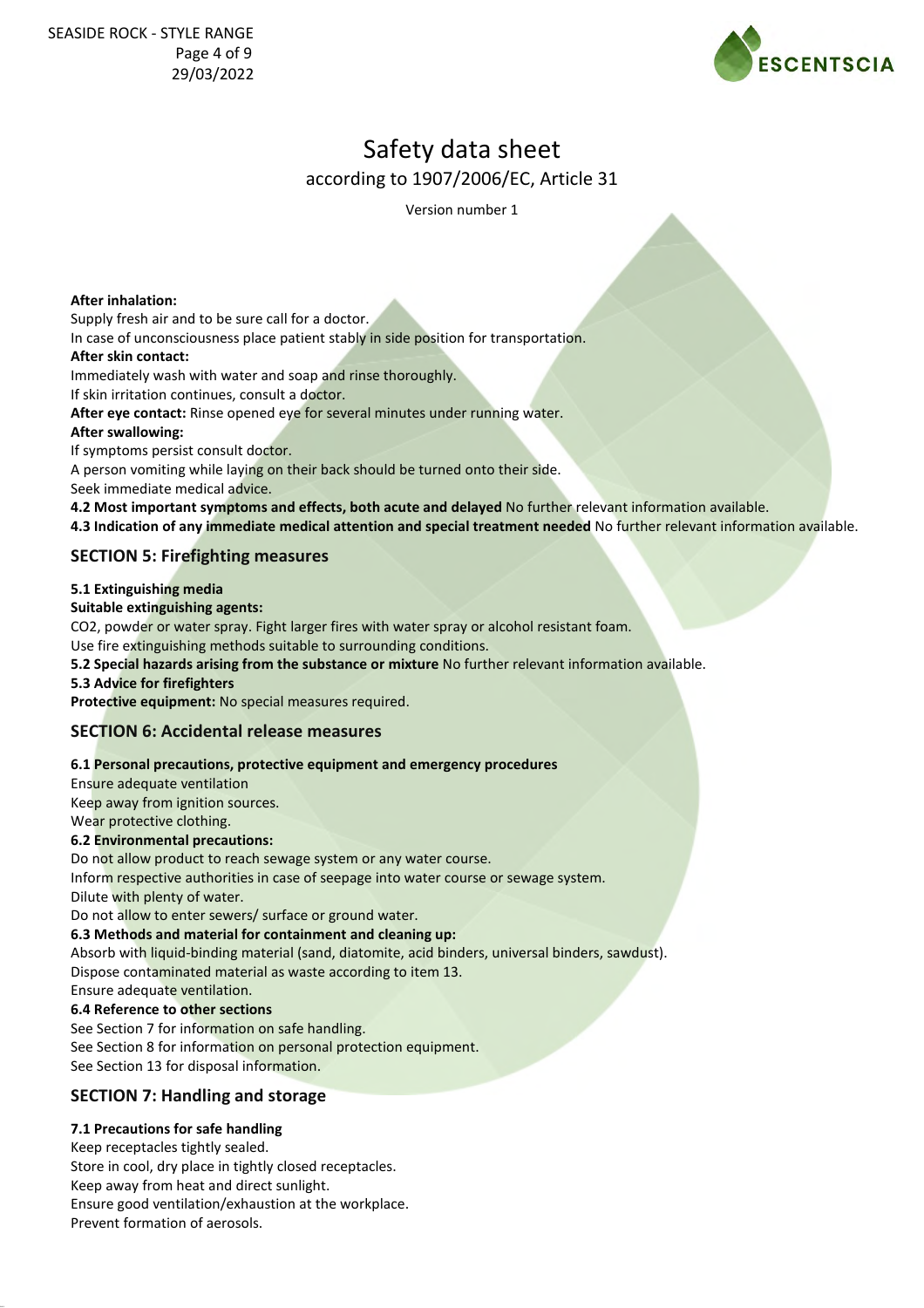

Version number 1

**Information about fire - and explosion protection:** No special measures required.

**7.2 Conditions for safe storage, including any incompatibilities**

**Storage:**

**Requirements to be met by storerooms and receptacles:** Store in a cool location. **Information about storage in one common storage facility:** Store away from foodstuffs. **Further information about storage conditions:** Store receptacle in a well ventilated area. **7.3 Specific end use(s)** No further relevant information available.

## **SECTION 8: Exposure controls/personal protection**

#### **8.1 Control parameters**

**Additional information about design of technical facilities:** No further data; see item 7. **Ingredients with limit values that require monitoring at the workplace:** Not Applicable

**Additional information:** The lists valid during the making were used as basis.

#### **8.2 Exposure controls**

**Personal protective equipment:**

**General protective and hygienic measures:**

Immediately remove all soiled and contaminated clothing

Wash hands before breaks and at the end of work.

#### **Respiratory protection:**

In case of brief exposure or low pollution use respiratory filter device. In case of intensive or longer exposure use selfcontained respiratory protective device.

**Protection of hands:**



Protective gloves

The glove material has to be impermeable and resistant to the product/ the substance/ the preparation. Due to missing tests no recommendation to the glove material can be given for the product/ the preparation/ the chemical mixture.

Selection of the glove material on consideration of the penetration times, rates of diffusion and the degradation **Material of gloves**

The selection of the suitable gloves does not only depend on the material, but also on further marks of quality and varies from manufacturer to manufacturer. As the product is a preparation of several substances, the resistance of the glove material can not be calculated in advance and has therefore to be checked prior to the application.

#### **Penetration time of glove material**

The exact break through time has to be found out by the manufacturer of the protective gloves and has to be observed. **Eye protection:** Goggles recommended during refilling

### **SECTION 9: Physical and chemical properties**

|                            | 9.1 Information on basic physical and chemical properties |
|----------------------------|-----------------------------------------------------------|
| <b>General Information</b> |                                                           |
| Appearance:                |                                                           |
| Form:                      | Oilv                                                      |
| Colour:                    | colourless to pale yellow                                 |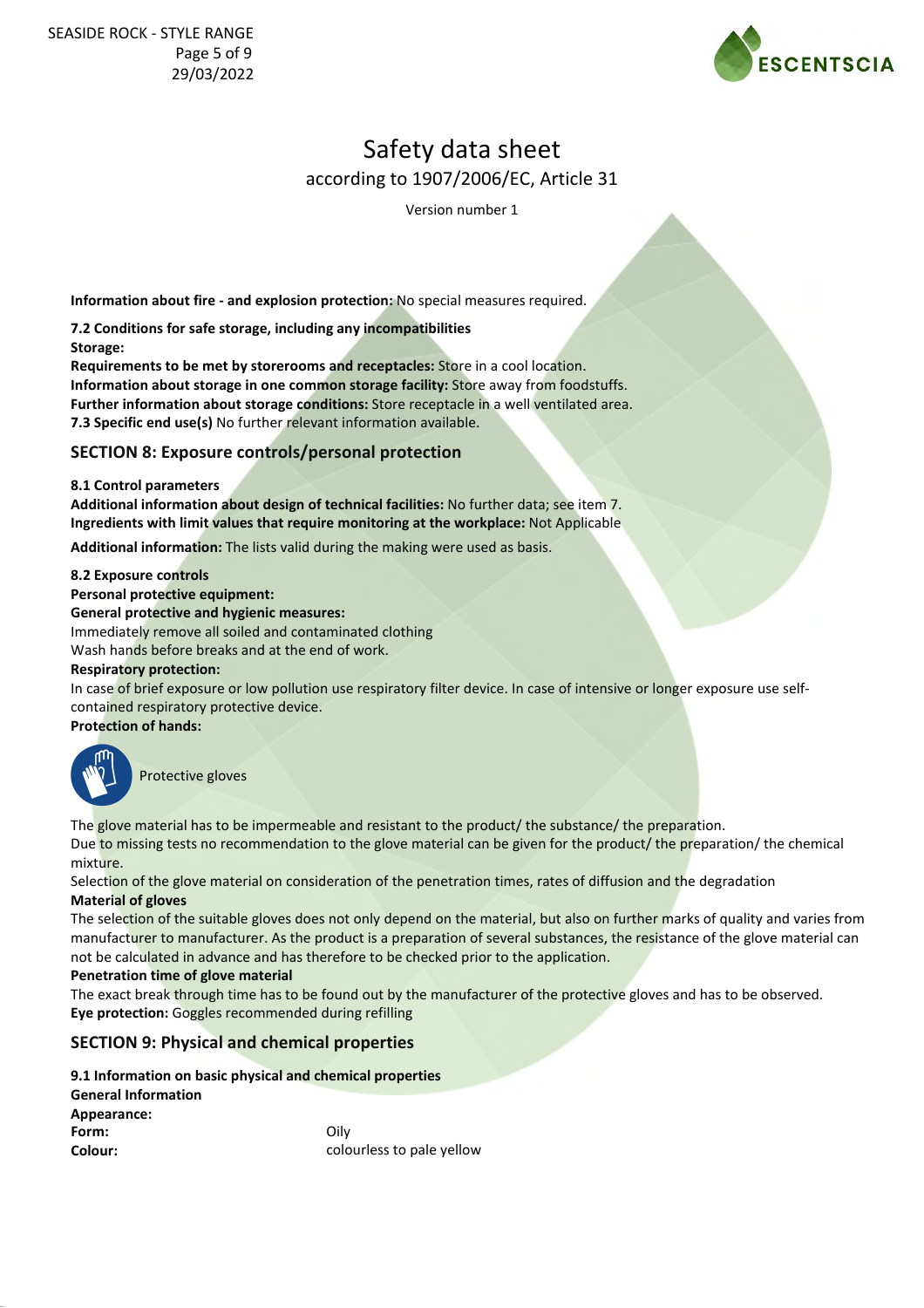SEASIDE ROCK - STYLE RANGE Page 6 of 9 29/03/2022



# Safety data sheet according to 1907/2006/EC, Article 31

Version number 1

| Odour:<br><b>Odour threshold:</b>                                                                                       | Characteristic<br>Not determined.                                        |
|-------------------------------------------------------------------------------------------------------------------------|--------------------------------------------------------------------------|
| pH-value:                                                                                                               | Mixture is non-soluble (in water).                                       |
| Change in condition<br><b>Melting point/freezing point:</b><br>Initial boiling point and boiling range: Not determined. | Undetermined.                                                            |
| Flash point:                                                                                                            | >80 °C                                                                   |
| Flammability (solid, gas):                                                                                              | Not applicable.                                                          |
| <b>Decomposition temperature:</b>                                                                                       | Not determined.                                                          |
| Auto-ignition temperature:                                                                                              | Product is not selfigniting.                                             |
| <b>Explosive properties:</b>                                                                                            | Product does not present an explosion hazard.                            |
| <b>Explosion limits:</b><br>Lower:<br>Upper:                                                                            | Not determined.<br>Not determined.                                       |
| Vapour pressure at 20 °C:                                                                                               | 0 <sub>hPa</sub>                                                         |
| Density:<br><b>Relative density</b><br><b>Vapour density</b><br><b>Evaporation rate</b>                                 | Not determined.<br>Not determined.<br>Not determined.<br>Not determined. |
| Solubility in / Miscibility with                                                                                        |                                                                          |
| water:<br>alcohols:                                                                                                     | Insoluble (10%)<br>Partly miscible.                                      |
| Partition coefficient: n-octanol/water: Not determined.                                                                 |                                                                          |
| Viscosity:<br><b>Dynamic:</b><br>Kinematic:                                                                             | Not determined.<br>Not determined.                                       |
| <b>Solvent content:</b><br><b>Organic solvents:</b><br>VOC (EC)                                                         | 0.48%<br>0.49%                                                           |
| Solids content:                                                                                                         | 8.6%                                                                     |
| 9.2 Other information                                                                                                   | No further relevant information available.                               |
| <b>SECTION 10: Stability and reactivity</b>                                                                             |                                                                          |

**10.1 Reactivity** No further relevant information available.

**10.2 Chemical stability**

**Thermal decomposition / conditions to be avoided:** No decomposition if used and stored according to specifications.

**10.3 Possibility of hazardous reactions** No dangerous reactions known. **10.4 Conditions to avoid** No further relevant information available.

**10.5 Incompatible materials:** No further relevant information available.

**10.6 Hazardous decomposition products:** No dangerous decomposition products known.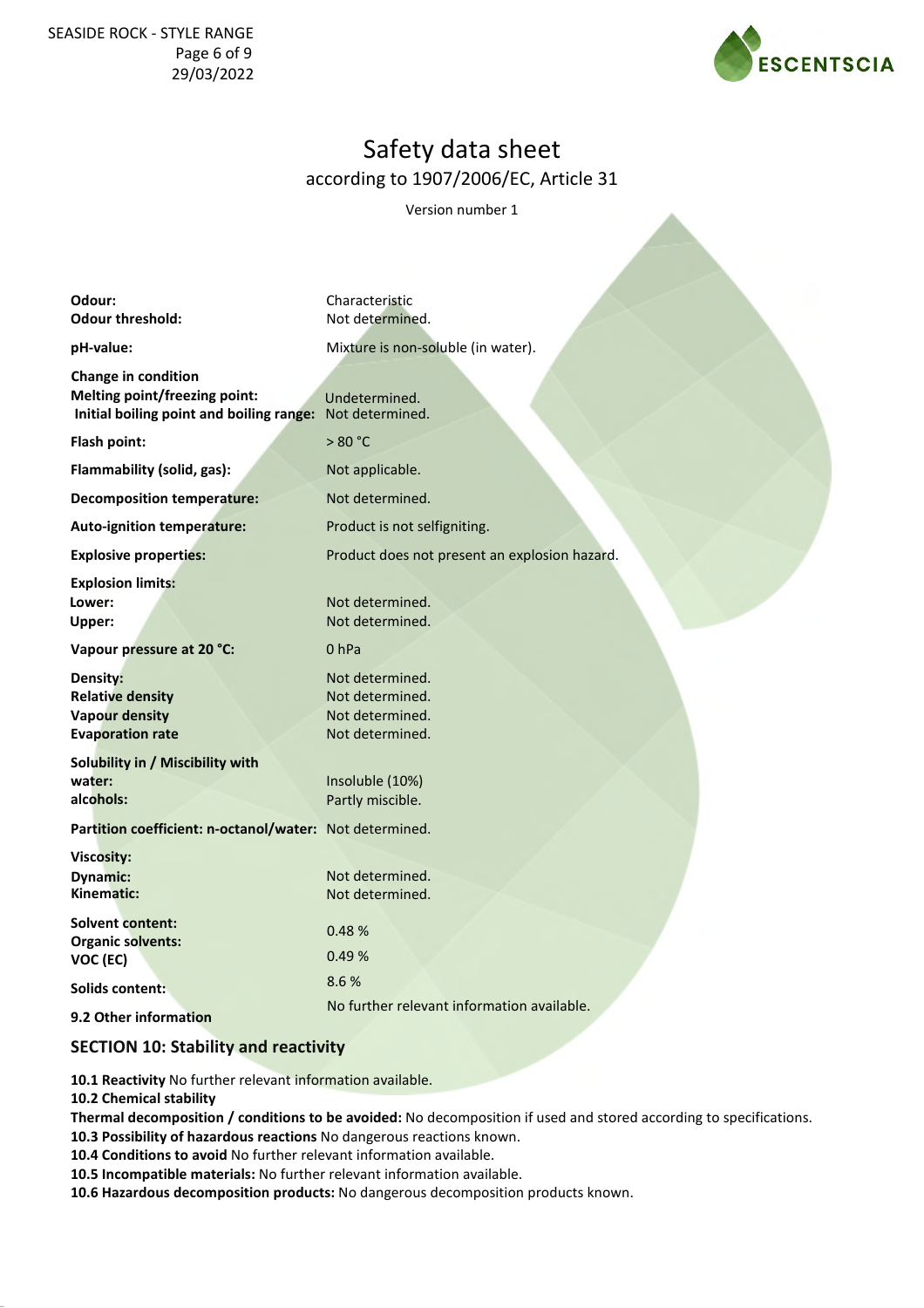

Version number 1

## **SECTION 11: Toxicological information**

### **11.1 Information on toxicological effects**

**Acute toxicity** Based on available data, the classification criteria are not met.

## **LD/LC50 values relevant for classification:**

## **ATE (Acute Toxicity Estimates)**

**CAS: 91-64-5 Coumarin**

Oral LD50 293 mg/kg

**CAS: 5989-27-5 (R)-p-mentha-1,8-diene** 

Oral LD50 4,400 mg/kg

### **CAS: 78-70-6 Linalool**

Oral LD50 2,790 mg/kg Dermal LD50 5,610 mg/kg

#### **Primary irritant effect:**

**Skin corrosion/irritation** Skin Corrosion / Irritation Category 2

**Serious eye damage/irritation** Based on available data, the classification criteria are not met.

**Respiratory or skin sensitisation**

May cause an allergic skin reaction. **Additional toxicological information:**

## **CMR effects (carcinogenity, mutagenicity and toxicity for reproduction)**

**Germ cell mutagenicity** Based on available data, the classification criteria are not met. **Carcinogenicity** Based on available data, the classification criteria are not met. **Reproductive toxicity** Based on available data, the classification criteria are not met. **STOT-single exposure** Based on available data, the classification criteria are not met. **STOT-repeated exposure** Based on available data, the classification criteria are not met. **Aspiration hazard** Based on available data, the classification criteria are not met.

## **SECTION 12: Ecological information**

**12.1 Toxicity**

**Aquatic toxicity:** Harmful to aquatic life with long lasting effects.

**12.2 Persistence and degradability** No further relevant information available.

**12.3 Bioaccumulative potential** No further relevant information available.

**12.4 Mobility in soil** No further relevant information available.

**Ecotoxical effects:**

**Remark:** No further relevant information available.

**Additional ecological information:**

**General notes:**

#### **12.5 Results of PBT and vPvB assessment**

**PBT:** Not applicable.

**vPvB:** Not applicable.

**12.6 Other adverse effects** No further relevant information available.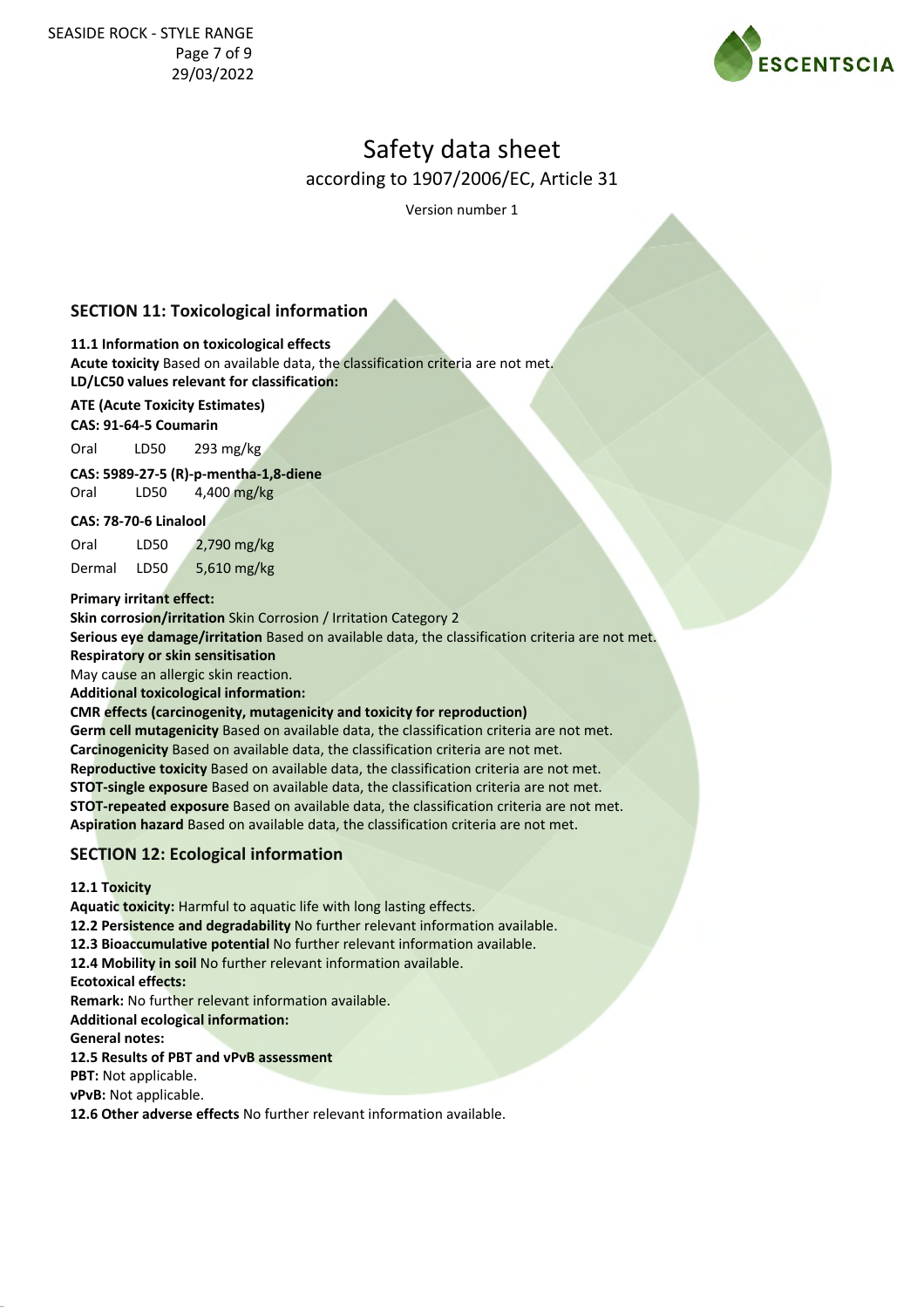

Version number 1

## **SECTION 13: Disposal considerations**

#### **13.1 Waste treatment methods Recommendation** Must not be disposed together with household garbage. Do not allow product to reach sewage system.

#### **Uncleaned packaging:**

**Recommendation:** Disposal must be made according to official regulations. **Recommended cleansing agents:** Water, if necessary together with cleansing agents.

## **SECTION 14: Transport information**

| not regulated                                              |  |  |  |  |
|------------------------------------------------------------|--|--|--|--|
|                                                            |  |  |  |  |
| not regulated                                              |  |  |  |  |
|                                                            |  |  |  |  |
|                                                            |  |  |  |  |
| not regulated                                              |  |  |  |  |
|                                                            |  |  |  |  |
| not regulated                                              |  |  |  |  |
| Not applicable.                                            |  |  |  |  |
| Not applicable.                                            |  |  |  |  |
| 14.7 Transport in bulk according to Annex II of Marpol and |  |  |  |  |
| Not applicable.                                            |  |  |  |  |
| not regulated                                              |  |  |  |  |
|                                                            |  |  |  |  |

## **SECTION 15: Regulatory information**

**15.1 Safety, health and environmental regulations/legislation specific for the substance or mixture Labelling according to Regulation (EC) No 1272/2008** The product is classified and labelled according to the GB CLP regulation. **Hazard pictograms**



**Signal word** Warning

**Hazard-determining components of labelling:** Ethyl 2,3-epoxy-3-phenylbutyrate

Eucalyptol Para-menthan-3-one Coumarin carvone piperonal (R)-p-Mentha-1,8-diene 2,3-pentanedione alpha-pinene

### **Hazard statements**

**H315** Causes skin irritation. **H317** May cause an allergic skin reaction. **H412** Harmful to aquatic life with long lasting effects.